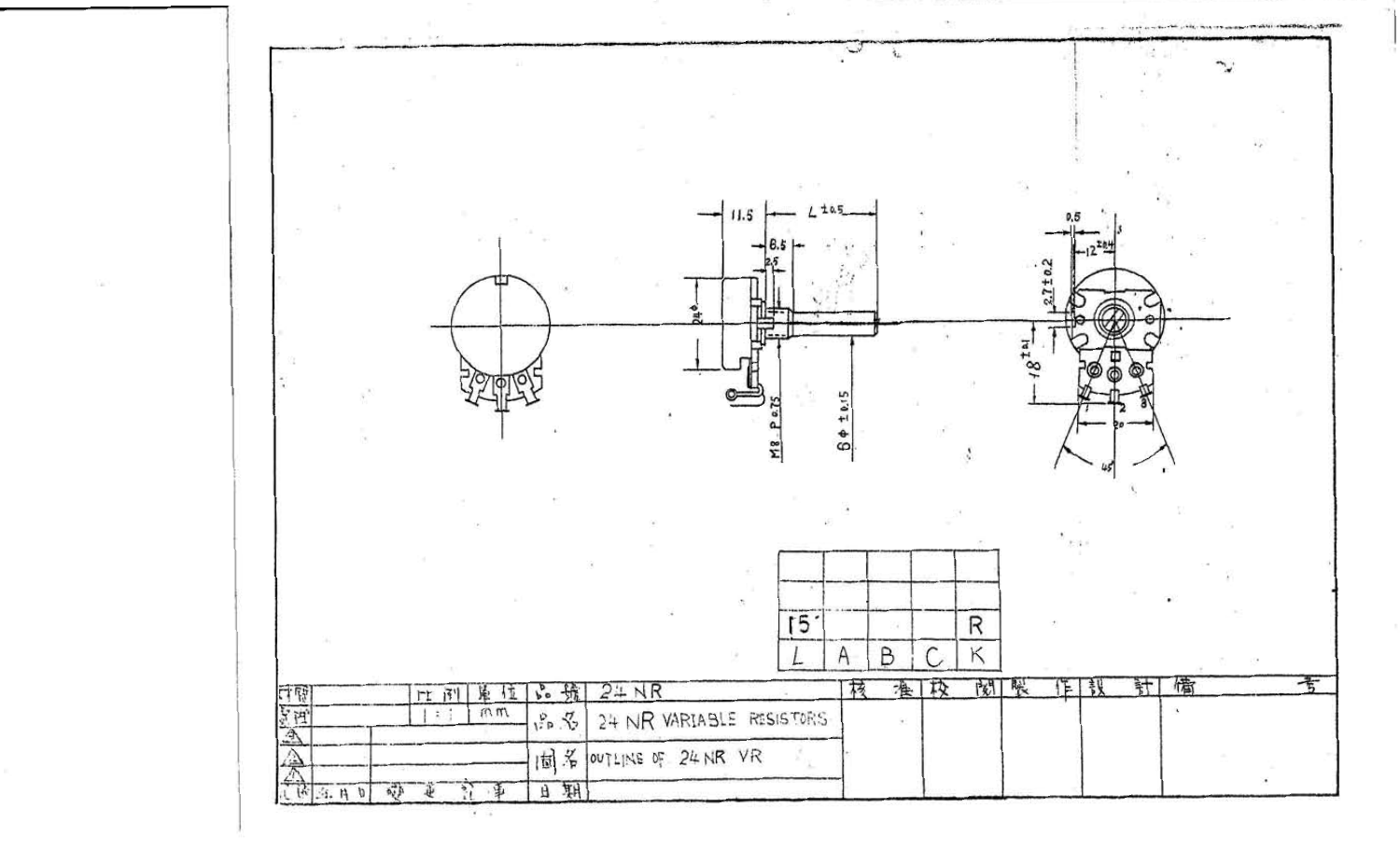| <b>CUSTOMER'S NAME</b>            |                                                | <b>NOTE</b> |             |                                                 |                            | <b>DATE</b>   |                    |           |
|-----------------------------------|------------------------------------------------|-------------|-------------|-------------------------------------------------|----------------------------|---------------|--------------------|-----------|
| <b>CUSTOMER'S PART NAME</b>       |                                                |             |             |                                                 |                            |               |                    |           |
| <b>CUSTOMER'S DRAWING NO.</b>     |                                                |             |             |                                                 |                            |               |                    |           |
| 1. MECHANICAL SPECIFICATION       |                                                |             |             | 2. ELECTRICAL SPECIFICATION                     |                            |               |                    |           |
| 1. OUTSIDE DIMENSION              | append fig.                                    |             |             | . OVERALL RESISTANCE & TOLERANCE                | terminal 1-3               |               | 100K $\Omega$ ± 20 | $\%$      |
| 2. TOTAL ROTATION ANGLE           | degree                                         | 300         | ±5°         | 2. TAP RESISTANCE & TOLERANCE                   | terminal 1-4               |               | $\Omega^+$         | $\%$      |
| 3. TOTAL TRAVEL STROKE            | mm                                             |             | ±0.5        | 3. RATED WATTAGE                                | temp $0 \sim 50^{\circ}$ C |               | 0.5                | W         |
| 4. NUT WIRING STRENGTH            | twisting moment                                | less than   | 9<br>kgf.cm | 4. MAXIMUM WORKING VOLTAGE                      |                            |               | 500                | V         |
| 5. SCREW TIGHTENING FORCE         | torsional moment                               | less than   | kgf.cm      | 5. RESISTANCE TAPER MEASURING POINT             |                            | 50            | %point             |           |
| <b>6. ROTATION TORQUE</b>         | speed 60 deg/sec.                              | $20 - 200$  | gf.cm       | & TOLERANCE                                     |                            | 40            |                    | 60 %      |
| 7. SLIDING FORCE                  | speed 20mm/sec                                 |             | gf.cm       | <b>6. RESIDUAL RESISTANCE</b>                   | terminal 1/3 side          | less than     | 10/20              | Ω         |
| 8. SHAFT LEVER STRENGTH           | pulling pushing                                | more than   | kgf.cm      | 7. TAP RESIDUAL RESISTANCE                      | terminal 4 side            | less than     |                    | $\Omega$  |
| 9. SHAFT LEVER WOBBLE             | within<br>mm (bending moment                   |             | gf.cm)      | 8. SLIDE NOISE                                  | speed $60^{\circ}$ / 1 sec | less than     | 47                 | mV        |
| 10. SHAFT LEVER STOP STRENGTH     | more than<br>6 kgf.cm (static load) /          |             | 60 sec      | 9. INSULATION RESISTANCE                        | 100<br>more than           | $M\Omega$ (DC | 500                | V)        |
|                                   | more than 500 gf.cm / $10 \pm 1$ sec           |             |             | 10. WITHSTAND VOLTAGE                           | AC<br>500                  | V             |                    | minute    |
| 11. TERMINAL STRENGTH             | soldering heat 350±5°C/3sec. 200gf.cm/10 ±1sec |             |             | 11. TRACKING ERROR                              |                            |               |                    |           |
| 12. CLICK POSITION & TORQUE       | resist change within $\pm 2\%$<br>gf.cm        |             |             | 12. SWITCH CONTACT RESISTANCE                   | $M\Omega$                  | less than     |                    | $m\Omega$ |
|                                   | degree (mm)                                    |             |             | 13. SWITCH RATING                               |                            |               |                    |           |
| 13. SWITCH WORKING ANGLE (STROKE) | gf.cm                                          |             |             |                                                 |                            |               |                    |           |
| 14. SWITCH WORKING TORQUE (FORCE) |                                                |             |             | 3. USABLE TEMPERATURE RANGE: from -10°C to 70°C |                            |               |                    |           |
| <b>15. SWITCH CIRCUIT</b>         |                                                |             |             | 4. VR LIFE<br>15,000<br>土                       | <b>TIMES</b>               |               |                    |           |

 $\mathcal{L}^{\mathcal{L}}$ 

 $\sim 10$ 

|                              | ANGLE OF FLAT OR SLOT |   |     | <b>DIMENSION</b> |                | SLIDE NOISE : Jess than        |              |
|------------------------------|-----------------------|---|-----|------------------|----------------|--------------------------------|--------------|
| $ \text{MATERIAL} $ $\theta$ |                       | M | . . |                  | <b>SW LIFE</b> |                                | <b>TIMES</b> |
|                              | at                    |   |     |                  |                | <b>CONTACT RESISTANCE: les</b> |              |

 $\sim 10$ 

| <b>MODEL NAME</b> | DRAWING NO. |
|-------------------|-------------|
| 24N-100K-15R      |             |

|                   |                               |   |                  |   | 4. VR LIFE     | 15,000 | TIMES                                |                    |
|-------------------|-------------------------------|---|------------------|---|----------------|--------|--------------------------------------|--------------------|
| <b>SHAFT</b>      |                               |   |                  |   |                |        | <b>RESISTANCE CHANGE: within ±</b>   | $\frac{6}{6}$      |
|                   | $\bullet$ $\bullet$ $\bullet$ |   |                  |   |                |        | <b>SLIDE NOISE</b> : less than       | $m\lambda$         |
|                   | ANGLE OF FLAT OR SLOT         |   | <b>DIMENSION</b> |   |                |        |                                      |                    |
| MATERIAL $\theta$ |                               |   |                  | m | <b>SW LIFE</b> |        | <b>TIMES</b>                         |                    |
|                   | at                            | M |                  |   |                |        | <b>CONTACT RESISTANCE: less than</b> | $\mathbf{m}\Omega$ |
|                   |                               |   |                  |   |                |        |                                      |                    |

| REFERENCE NO. | <b>RFV</b> |  |
|---------------|------------|--|
|               |            |  |
|               |            |  |
|               |            |  |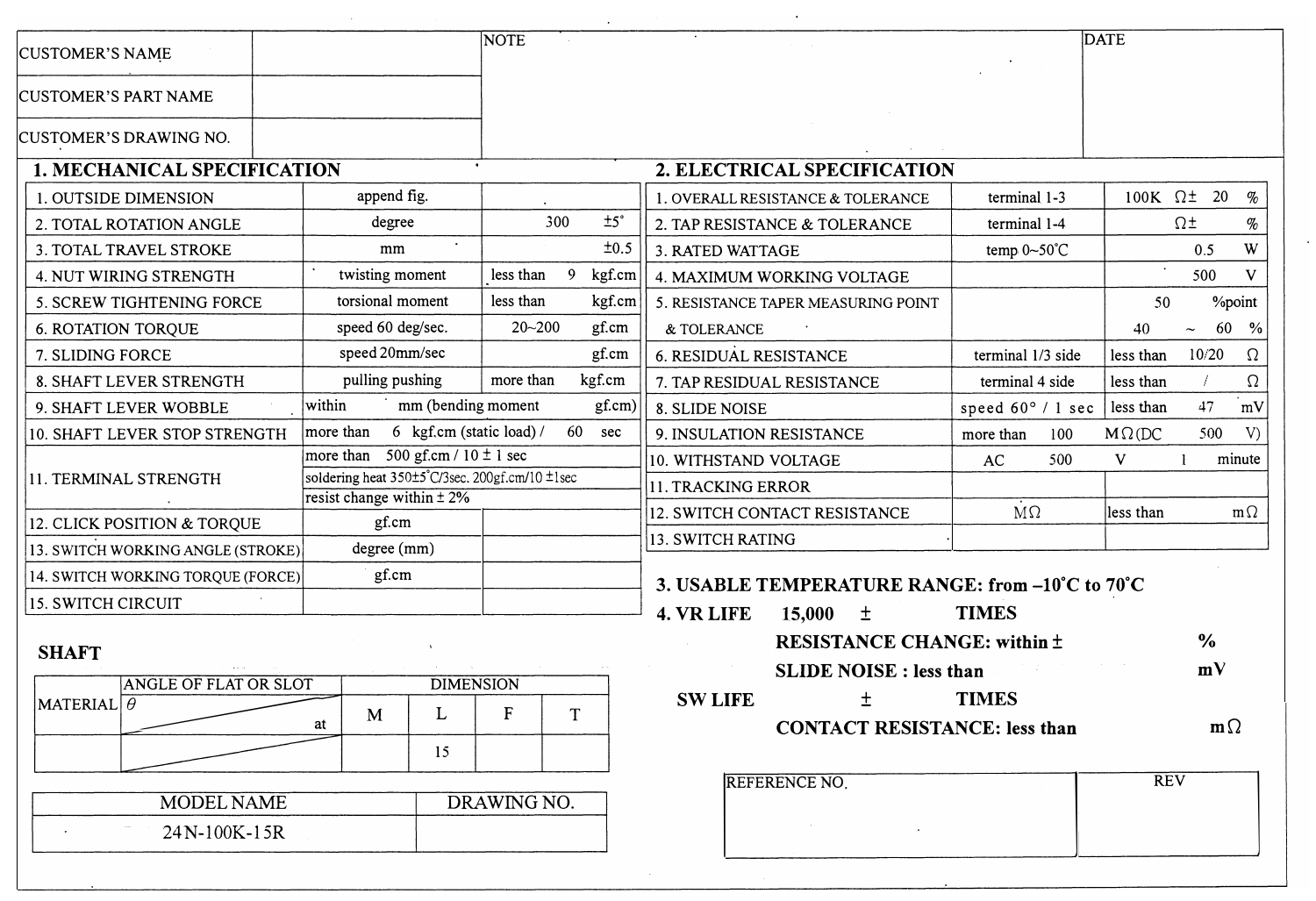